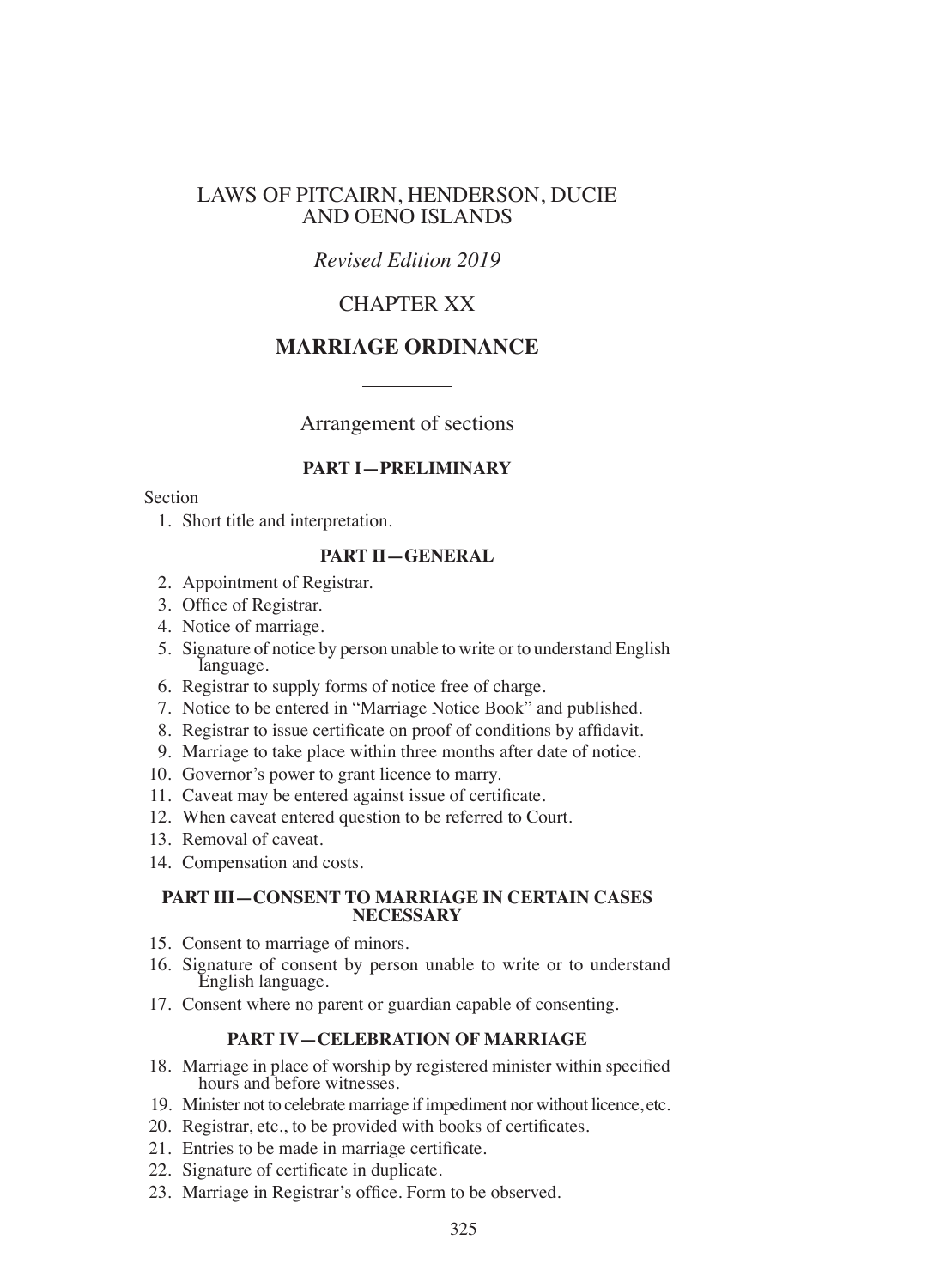24. Marriage certifcate to be signed.

#### **PART V—REGISTRY AND EVIDENCE OF MARRIAGES**

- 25. Marriage certifcate to be registered.
- 26. Corrections of clerical errors in marriage certifcates.
- 27. Evidence of marriage.
- 28. Registration of ministers.
- 29. Circumstances invalidating marriage.
- 30. Marriages under this ordinance valid.
- 31. Fees.
- 32. Fees may be remitted on ground of poverty.

#### **PART VI—OFFENCES AND PENALTIES**

- 33. Bigamy.
- 34. Marriage with a person previously married.
- 35. Making false declaration, etc., for marriage.
- 36. False pretence of impediment to marriage.
- 37. Unlawfully performing marriage ceremony.
- 38. Wilful neglect of duty to fll up or transmit certifcate of marriage.
- 39. Personation in marriage.
- 40. Fictitious marriage.

#### **PART VIA—MISCELLANEOUS**

- 41. Forms in First Schedule may be used.
- 42. Returns.
- 43. Jurisdiction of Magistrate's Court.

#### **PART VII—SEPARATION**

- 44. Application for separation order.
- 45. Power of Magistrate's Court to make separation order.
- 46. Grounds for separation order.
- 47. Effect of separation order.
- 48. Discharge of separation order on resumption of cohabitation
- 49. Discharge of separation order by Court.
- 50. Occupation order.

#### **PART VIII—DISSOLUTION OF MARRIAGE**

- 51. Application for dissolution of marriage.
- 52. Application for dissolution to be determined by the Magistrate's Court.
- 53. Grounds for dissolution.
- 54. Orders for dissolution of marriage.
- 55. Appeal.

#### **PART IX—WELFARE OF SPOUSE AND CHILDREN**

- 56. Maintenance and custody orders.
- 57. Arrangements for welfare of children on dissolution of marriage. First Schedule.

Second Schedule.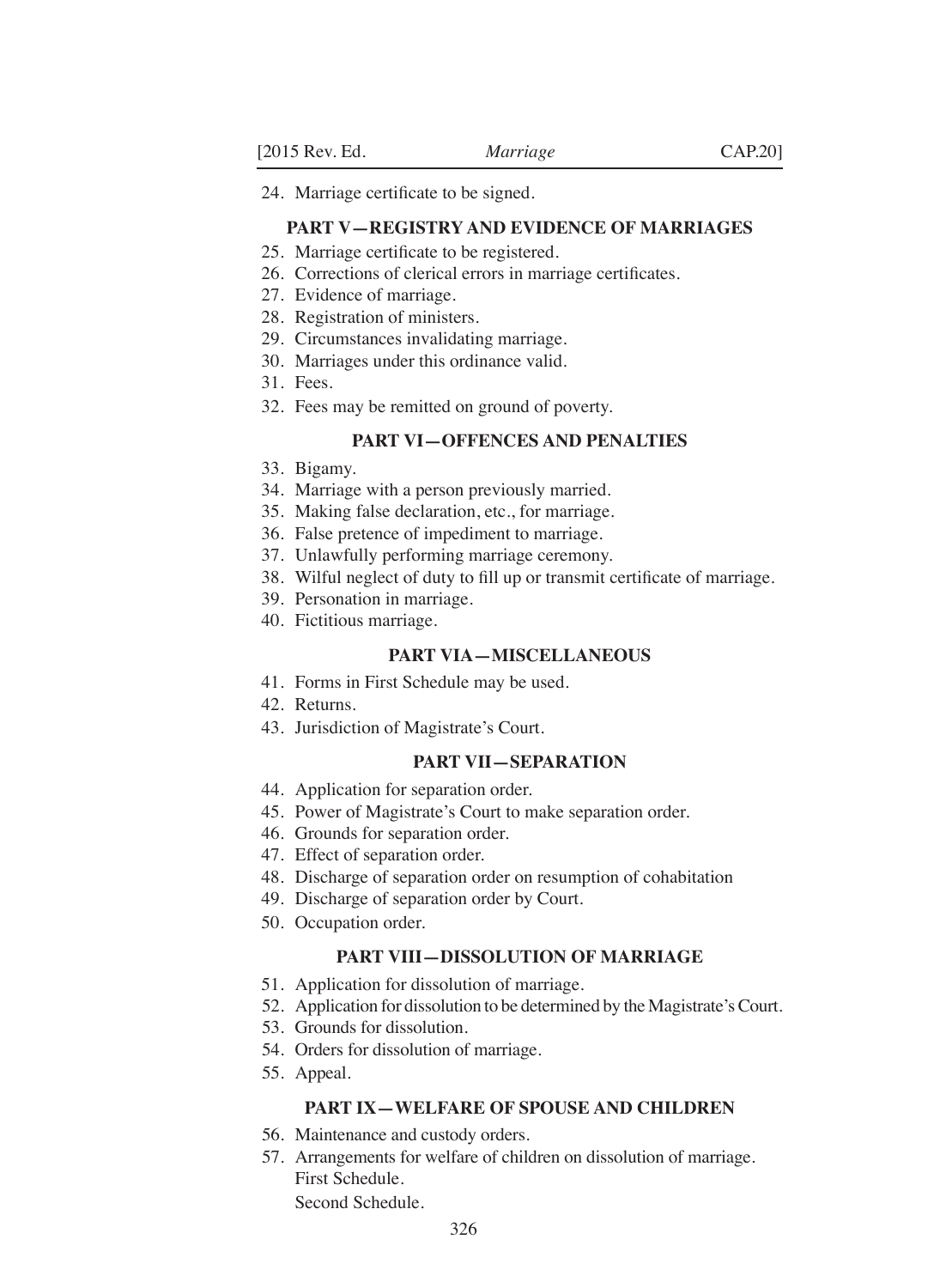An ordinance to make provision for the solemnization and registration of marriages and for matters relating thereto.

[16th October, 1952]

# **PART I—PRELIMINARY**

**1.**—(1) This ordinance may be cited as the Marriage Ordinance. (2) In this ordinance, unless the context otherwise requires—

["child of the marriage" means a child of [both spouses together], and includes, in relation to any proceedings under this Ordinance, a child (whether or not a child of [either spouse]) who was a member of the family of the husband and wife at the time when [they] ceased to live together or at the time immediately preceding the institution of proceedings, whichever first occurred;

# **(Inserted by Ordinance No. 2 of 2012)**

**(Amended by Ordinance No. 1 of 2015)**

["Marriage" means the union of two people regardless of their sex, sexual orientation or gender identity;]

- **(Inserted by Ordinance No.1 of 2015)**
	- "registered minister" means a minister registered under the provisions of this ordinance;
	- "Registrar" means the Registrar of Marriages, and includes a Deputy Registrar when acting as Registrar;
	- ["spouse", in relation to a person whose marriage] has been dissolved under Part VIII of this Ordinance, includes a person who was a spouse before that marriage was dissolved.]

**(Inserted by Ordinance No. 2 of 2012) (Amended by Ordinance No. 1 of 2015)**

# **PART II—GENERAL**

**2.** The Governor shall, from time to time, appoint a fit and  $\frac{Appointment of Registrar}{Registrar}$ proper person to be the Registrar of Marriages, and may also from time to time appoint a Deputy Registrar of Marriages to act in the absence or during the illness or incapacity of the Registrar.

**3.** The Registrar shall have an office at such place as the <sup>Office of Registrar</sub></sup> Governor shall from time to time direct.

**4.** Whenever, after the commencement of this ordinance, any persons desire to marry, one of the parties to the intended marriage shall sign and give to the Registrar a notice in the Form (A) in the First Schedule hereto.

Short title and interpretation.

Ordinances Nos: 4 of 1952, 2 of 1957, 2 or 1968, 2 of 1985, 2 of 2012, 2 of 2014, 1 of 2015.

Notice of marriage.

First Schedule.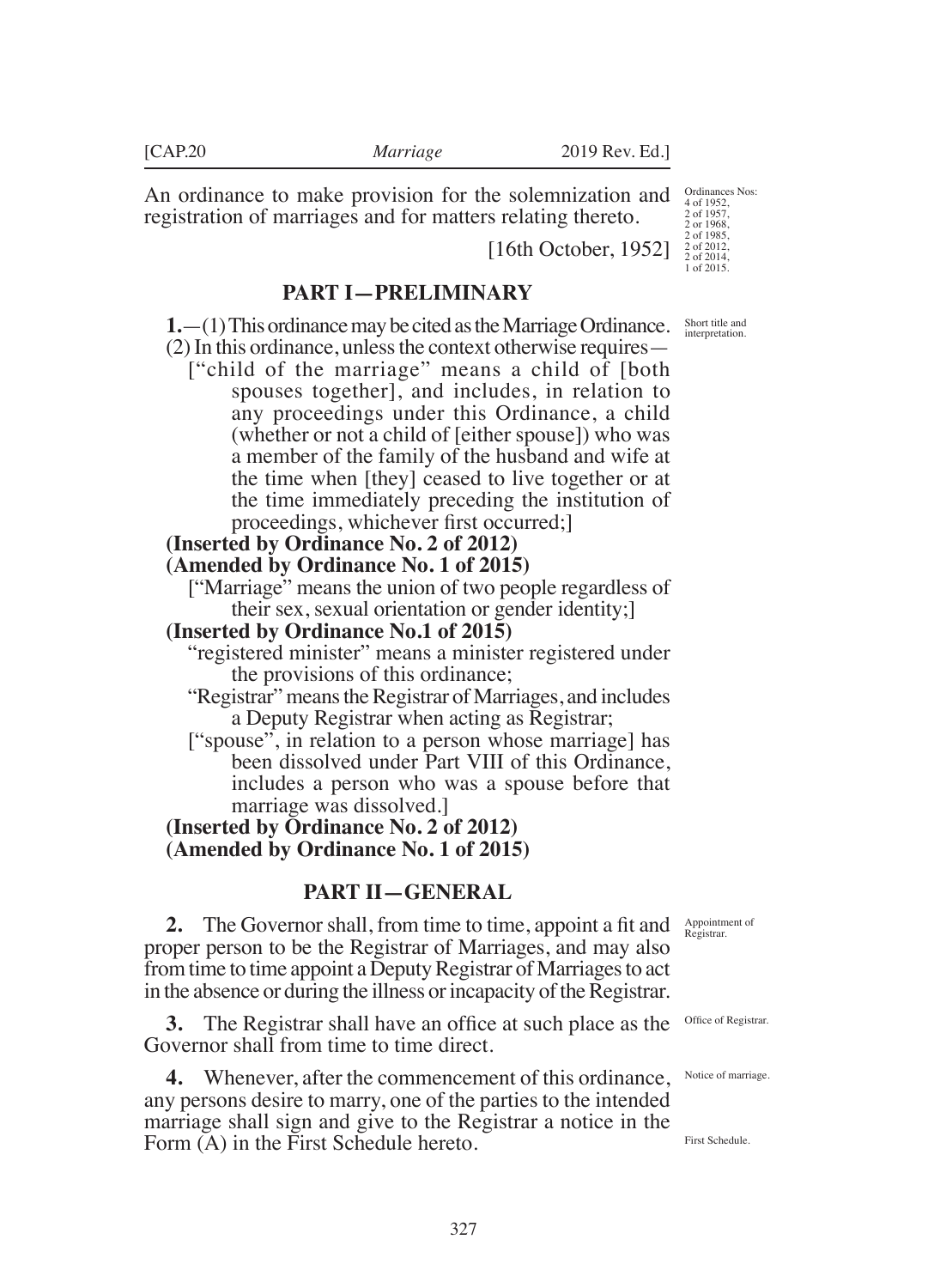Signature of notice by person unable to write or to understand English language.

First Schedule.

Registrar to supply forms of notice free of charge.

Notice to be entered in "Marriage Notice Book" and published.

Registrar to issue certifcate on proof of conditions by affdavit.

First Schedule.

Marriage to take place within three months after date of notice.

Governor's power to grant licence to marry.

**5.** If the person giving such notice is unable to write or is insuffciently acquainted with the English language, or both, then it shall be suffcient if he or she place a mark or cross thereto in the presence of some literate person who shall attest the same, which attestation shall be in the Form (B) in the First Schedule.

**6.** The Registrar shall supply forms of notice gratuitously to any persons *bona fde* applying for the same.

**7.** Upon receipt of such notice the Registrar shall cause the same to be entered in a book to be called the "Marriage Notice Book" which may be inspected at any reasonable time without fee. He or she shall also publish such notice by causing a copy of the same to be affixed on the outer door of the office, and to be kept exposed there until the grant of a certifcate as hereinafter mentioned, or until three months shall have elapsed.

**8.** The Registrar, at any time after the expiration of twenty-one days and before the expiration of three months from the date of the notice, upon payment of the prescribed fee, shall thereupon issue a certifcate in the Form (C) in the First Schedule hereto:

Provided always that the Registrar shall not issue such certifcate until satisfed by affdavit—

- (a) that one of the parties has been resident within the Islands at least ffteen days preceding the granting of the certifcate;
- (b) that each of the parties to the intended marriage (not being a widower or widow) is eighteen years old, or that, if he or she is under that age, the consent hereinafter made requisite has been obtained in writing and is annexed to such affdavit;
- (c) that there is no impediment of kindred or affnity, or any other lawful hindrance to the marriage.

The Registrar taking such affdavit shall explain to the persons making the same what are the prohibited degrees of kindred and affnity and the penalties which may be incurred under other provisions of this ordinance.

**9.** If the marriage shall not take place within three months after the date of the notice, the notice and all proceedings consequent thereupon shall be void; and fresh notice must be given before the parties can lawfully marry.

**10.** The Governor, upon proof being made to him by affdavit that there is no lawful impediment to the proposed marriage, and that the necessary consent (if any) to such marriage has been obtained, may, if he shall think ft, dispense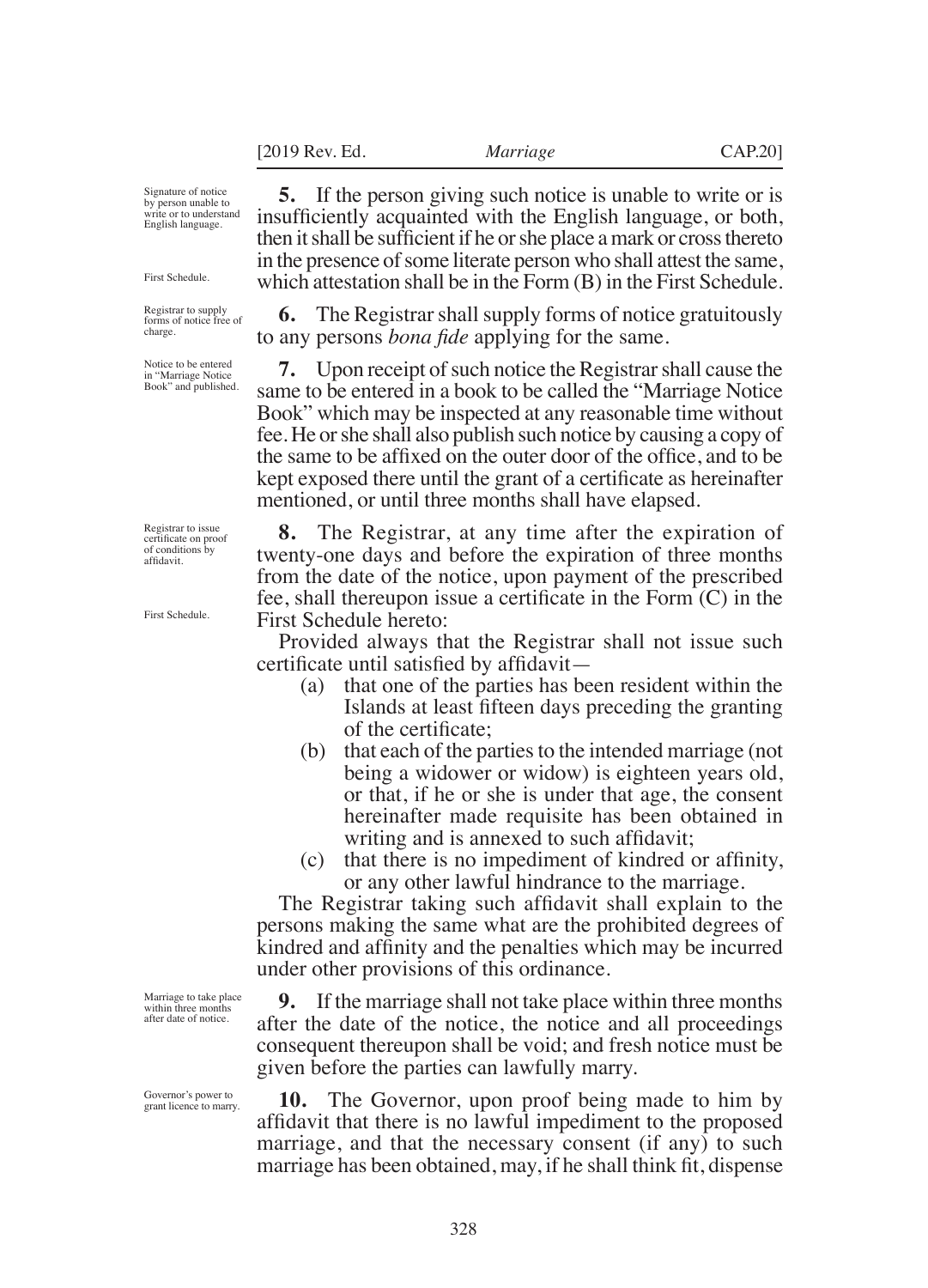| .,<br><b>AF</b> |  |
|-----------------|--|
|                 |  |

with the giving of notice, and with the issue of the certifcate of the Registrar, and may grant his licence, which shall be according to Form (D) in the First Schedule hereto, authorizing First Schedule the celebration of a marriage between the parties named in such licence by the Registrar, or by a registered minister.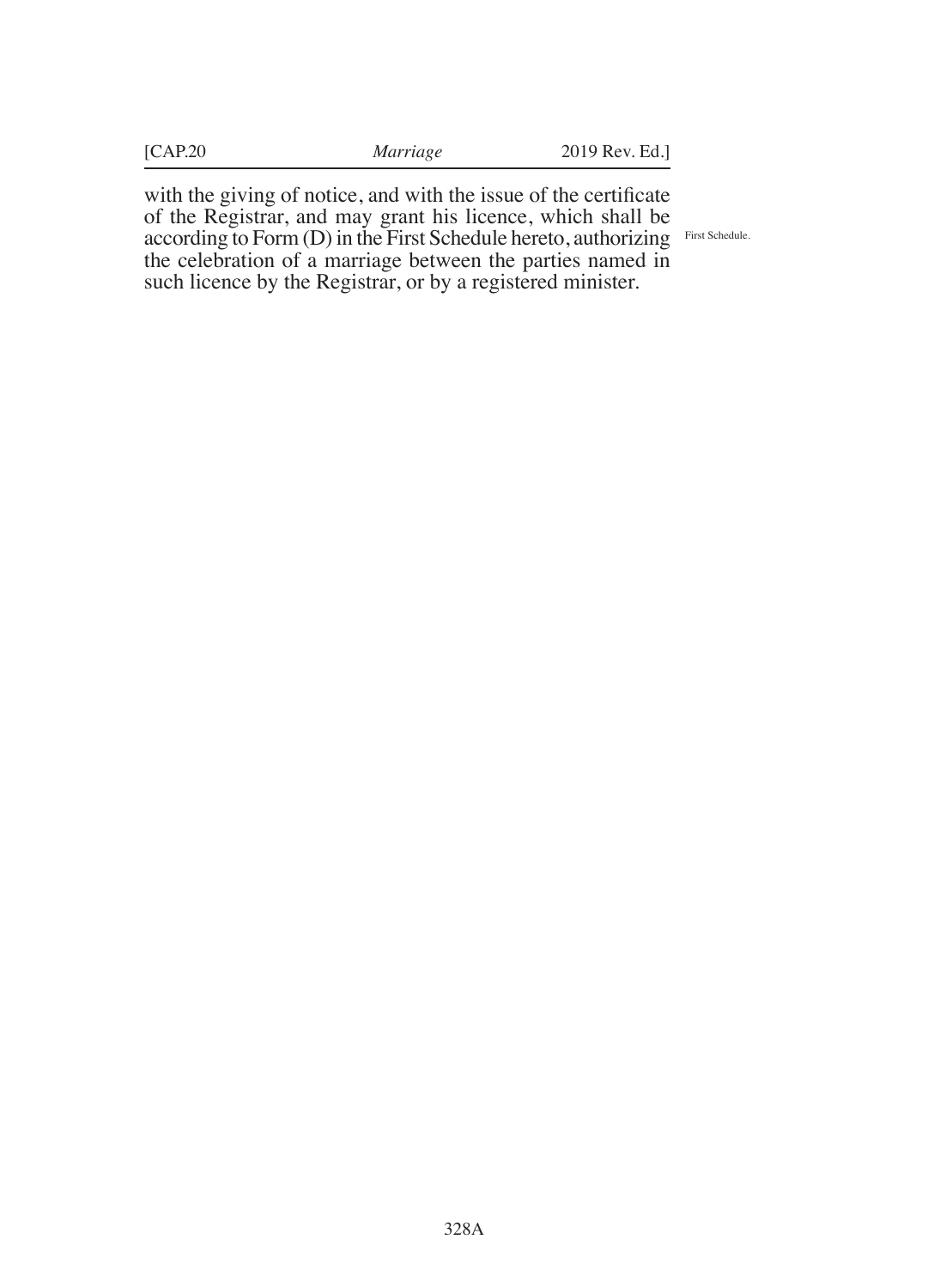[2019 Rev. Ed. *Marriage* CAP.20]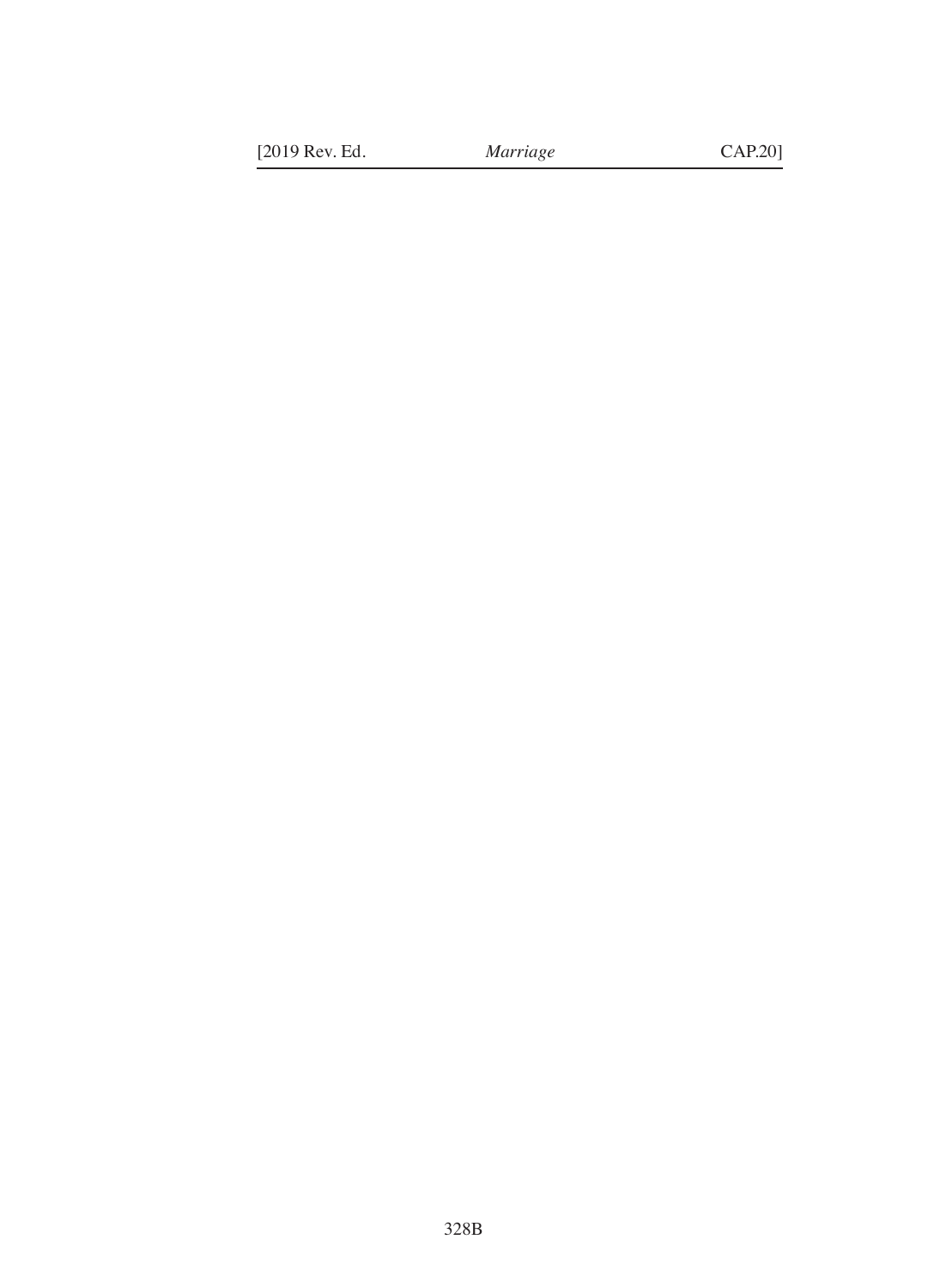**11.** Any person whose consent to a marriage is hereby required, or who may know of any just cause why the marriage should not take place, may enter a caveat against the issue of the Registrar's certifcate, by writing at any time before the issue thereof the word "Forbidden" opposite to the entry of the notice in the Marriage Notice Book, and appending thereto his name and place of abode, and the grounds upon or by reason of which he claims to forbid the issue of the certifcate, and the Registrar shall not issue his certifcate until such caveat shall be removed as hereinafter is provided.

**12.** Whenever a caveat is entered against the issue of a certifcate, the Registrar shall refer the matter to the [Magistrate's] Court, and that Court shall thereupon summon the parties to the intended marriage, and the person by whom the caveat is entered, and shall require the person by whom the caveat is entered to show cause why the Registrar should not issue his certifcate, and shall hear and determine the case in a summary way, and the decision of the court shall be fnal.

### **(Amended by Ordinance No. 2 of 2012)**

**13.** If the Court decides that the certifcate ought to be issued, a judge thereof shall remove the caveat cancelling the word "Forbidden" in the Marriage Notice Book in ink, and writing in such Marriage Book, immediately below such entry and cancellation the words "cancelled by order of the [Magistrate's] Court" and signing his name thereto. The Registrar shall then issue his certifcate and the marriage may proceed as if the caveat had not been entered, but the time which has elapsed between the entering and the removal of the caveat shall not be included in the period of three months specifed in section 8 hereof.

#### **(Amended by Ordinance No. 2 of 2012)**

**14.** The court may award compensation and costs to  $\frac{\text{Com}}{\text{costs}}$ the party injured, if it appears that a caveat was entered on insufficient grounds.

## **PART III—CONSENT TO MARRIAGE IN CERTAIN CASES NECESSARY**

**15.** If either party to an intended marriage, not being a Consent to marriage widower or widow, is under eighteen years of age, the written consent of either parent or of the guardian of such party, must be produced annexed to such affdavit as aforesaid before a licence can be granted or a certifcate issued.

**16.**—(1) If the person required to sign such consent is

Caveat may be entered against issue of certifcate.

When caveat entered question to be referred to Court.

Removal of caveat.

Compensation and

Signature of consent by person unable to write or to understand English language.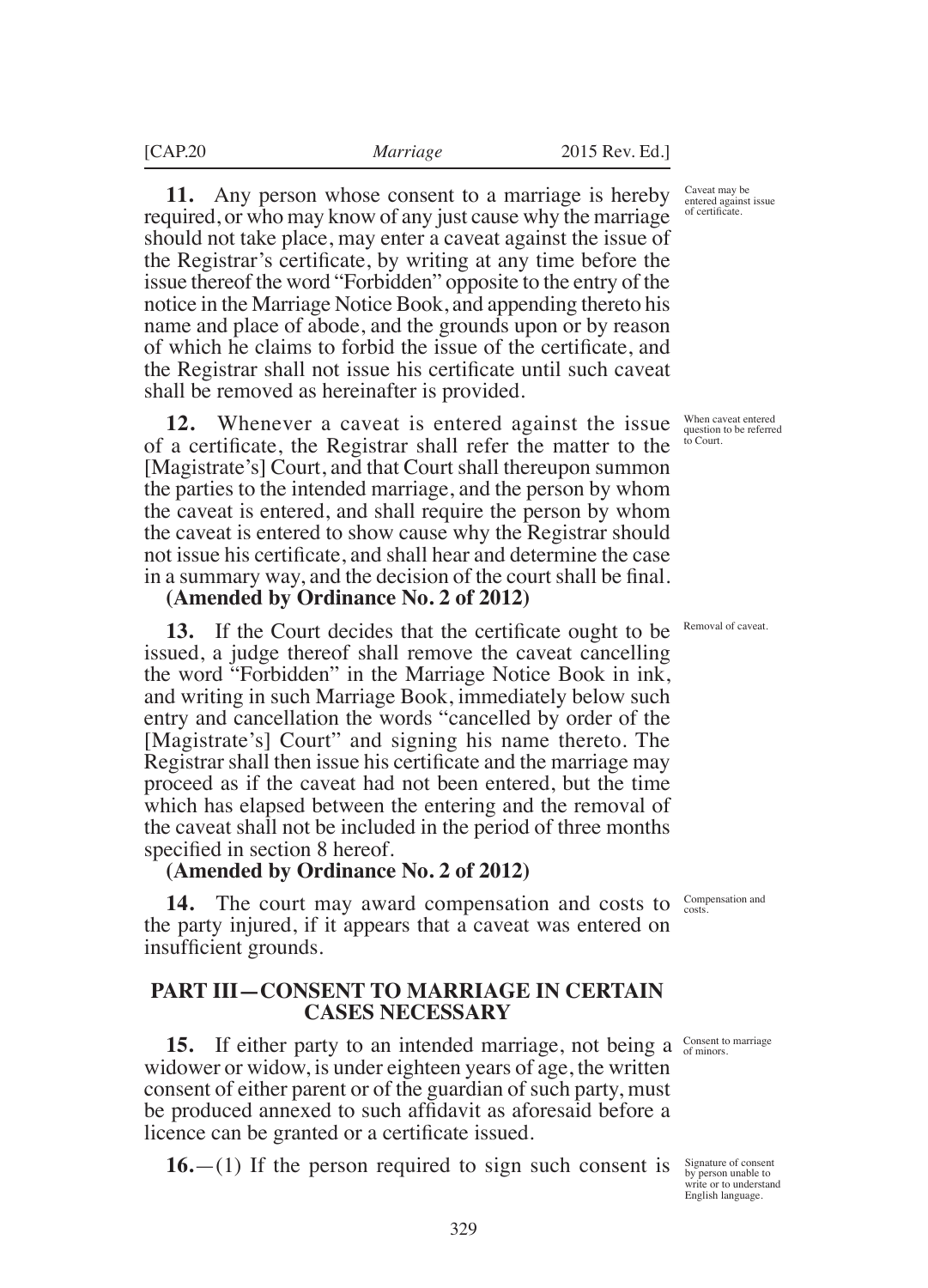(2) Such signature shall be attested by such person in the Form (B) in the First Schedule hereto.

**17.** If there be no parent or guardian of such party residing in the Islands and capable of consenting to the marriage, then any of the following persons may consent to such a marriage in writing, upon being satisfed after due inquiry that the marriage is a proper one; that is to say, the Governor or the Supreme Court, and such consent shall be as effectual as if the father or mother had consented.

#### **PART IV—CELEBRATION OF MARRIAGE**

**18.** Marriages may be celebrated by a registered minister and according to the rites and usages of marriages observed in the religious denomination to which such minister belongs:

Provided that the marriage be celebrated with open doors between the hours of 8 o'clock in the forenoon and 6 o'clock in the afternoon, and in the presence of two or more witnesses besides the offciating minister.

**19.** A minister shall not celebrate any marriage if he knows of any just impediment to such marriage, nor until the parties deliver to him the Registrar's certifcate or the Governor's licence.

**20.** The Governor shall cause to be printed and delivered to the Registrar, and to registered ministers, books of marriage certifcates in duplicate and with counterfoils in Form (E) in the First Schedule hereto. Such books shall be kept by the Registrar and the registered ministers under lock and key, and be in the custody of the Registrar and such ministers respectively.

**21.** Immediately after the celebration of any marriage by a minister, the offciating minister shall fll up in duplicate a marriage certifcate with the particulars by the said Form (E), and state also and enter in the counterfoil the number of the certifcate, the date of the marriage, names of the parties, and the names of the witnesses.

**22.** The certifcate shall then be signed in duplicate by the officiating minister by the parties and by two or more witnesses to the marriage. The minister having also signed his name to the counterfoil, he shall sever the duplicate certifcate therefrom, and he shall deliver one certifcate to the parties, and shall within seven days thereafter transmit

First Schedule.

Consent where no parent or guardian capable of consenting.

Marriage in place of worship by registered minister within specified hours and before witnesses.

Minister not to celebrate marriage if impediment nor without licence, etc.

Registrar, etc., to be provided with books of certifcates.

First Schedule.

Entries to be made in marriage certifcate.

Signature of certificate in duplicate.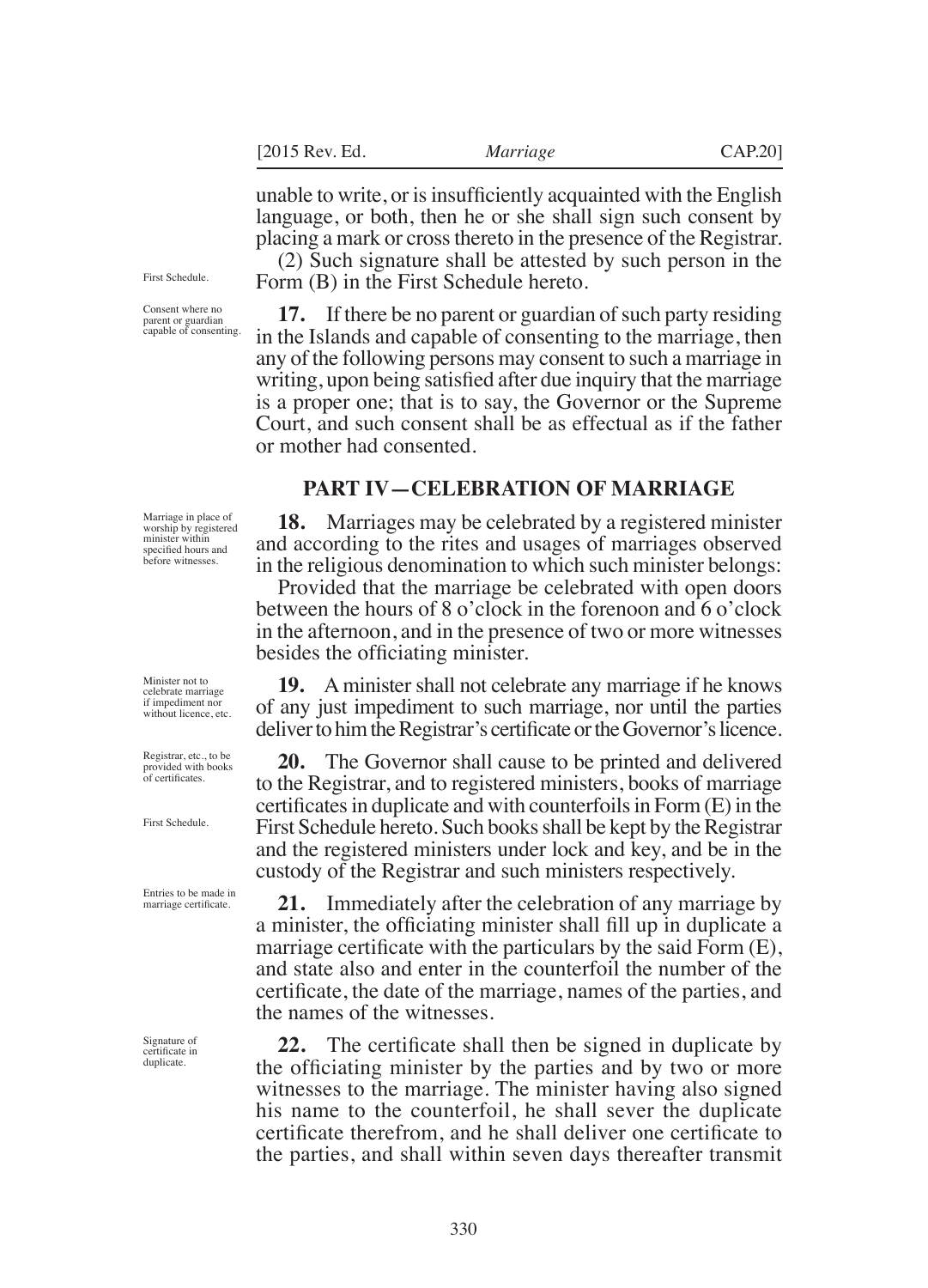the other to the Registrar of Marriages, who shall fle the same in his office.

**23.** After the issue of a certifcate under section 8 or 13 hereof, or of a licence under section 10, the parties may, if they think ft, contract a marriage before the Registrar, in the presence of two witnesses in his office, with open doors, between the hours of 10 o'clock in the forenoon and 4 o'clock in the afternoon, and in the following manner—

The Registrar, after production  $\iota$  of the certificate or licence, shall, either directly or through an interpreter, address the parties [in the following word or words to a similar effect]—

"Do I understand that you *A.B.*, and you *C.D.*, come

here for the purpose of becoming man and wife?" If the parties answer in the affirmative, he  $[or she]$  shall proceed thus—

> "Know ye that by the public taking of each other as man and wife in my presence, and in the presence of the persons now here, and by the subsequent attestation thereof by signing your names to that effect, you become legally married to each other, although no other rite of a civil or religious nature shall take place, and that this marriage cannot be dissolved during your lifetime, except by a valid judgment of divorce; and if either of you before the death of the other shall contract another marriage while this remains undissolved, you will be thereby guilty of bigamy, and liable to punishment for that offence."

> Each of the parties shall then say to the other, "I call upon all persons here present to witness that I, *A.B.*, do take thee, *C.D.*, to be my lawful wife (or husband)."

### **(Amended by Ordinance No. 1 of 2015)**

**24.** The Registrar shall then fill up, and together with the Marriage certificate to parties and witnesses shall sign the certifcate of the marriage in duplicate, and the Registrar shall then fll up and sign the counterfoil as hereinbefore prescribed in the case of a marriage by a registered minister, and shall deliver one certifcate to the parties and shall file the other in his office.

## **PART V—REGISTRY AND EVIDENCE OF MARRIAGES**

**25.**—(1) The Registrar shall forthwith register in a book to be kept in his office for such purpose, and to be called "The Marriage Register Book", every certifcate of marriage which

Marriage in namage *m*<br>Registrar's office.

Form to be observed.

Marriage certifcate to be registered.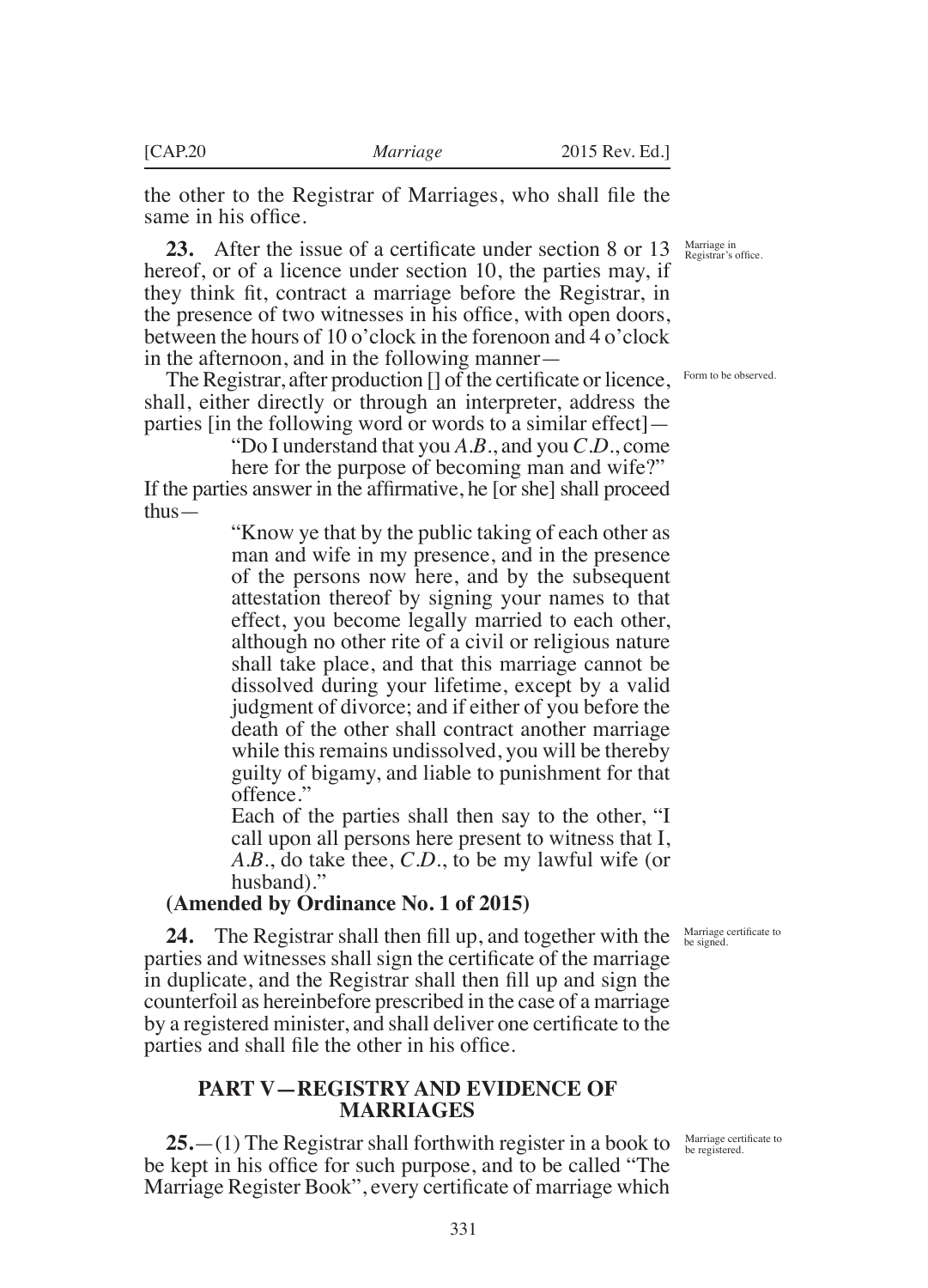First Schedule.

shall be filed in his office, according to the Form  $(F)$  in the First Schedule hereto; and every such entry shall be made in the order of date from the beginning to the end of the book, and every entry so made shall be dated on the day on which it is so entered, and shall be signed by the Registrar, and such book shall be indexed in such manner as is best suited for easy reference thereto.

(2) The Registrar shall at all reasonable times allow searches to be made in the Marriage Register Book, and shall give certifed copies therefrom upon payment of the prescribed fee.

**26.** The Registrar may correct any clerical error in any certificate of marriage filed in his office, upon production of the certifcate delivered to the parties, and shall authenticate every such correction by his or her signature and the date of such correction.

**27.** Every certifcate of marriage which shall have been filed in the office of the Registrar or a copy thereof, purporting to be signed and certifed as a true copy by the Registrar for the time being and every entry in a Marriage Register Book or copy thereof certifed as aforesaid, shall be admissible as evidence of the marriage to which it relates, in any court of justice or before any person having by law or consent of parties authority to hear, receive, and examine evidence.

**28.**—(1) The Governor, upon receiving a requisition from any minister of religion ordinarily offciating as such specifying the religious denomination of such minister and his designation and normal place of residence together with the place where he or she offciates and desiring that he or she may be registered as a minister for celebrating marriages under this ordinance, may, if he shall think ft, register or cause to be registered the name of such minister in a register book to be kept for that purpose. No fee shall be paid for any such registration.

(2) The Governor may at any time, if he shall think ft to do so, remove the name of any minister from the register and a minister whose name is removed shall not, after notifcation thereof in such manner as the Governor shall think ft, have authority to celebrate marriages under the provisions of this ordinance.

**29.**—(1) No marriage in the Islands shall be valid, which, if celebrated in England, would be null and void on the ground of kindred or affnity.

(2) No marriage purported to be celebrated in the Islands under this ordinance shall be valid if at the date of the marriage

Evidence of marriage.

Corrections of clerical errors in marriage certificates.

Registration of isters

Circumstances invalidating marriage.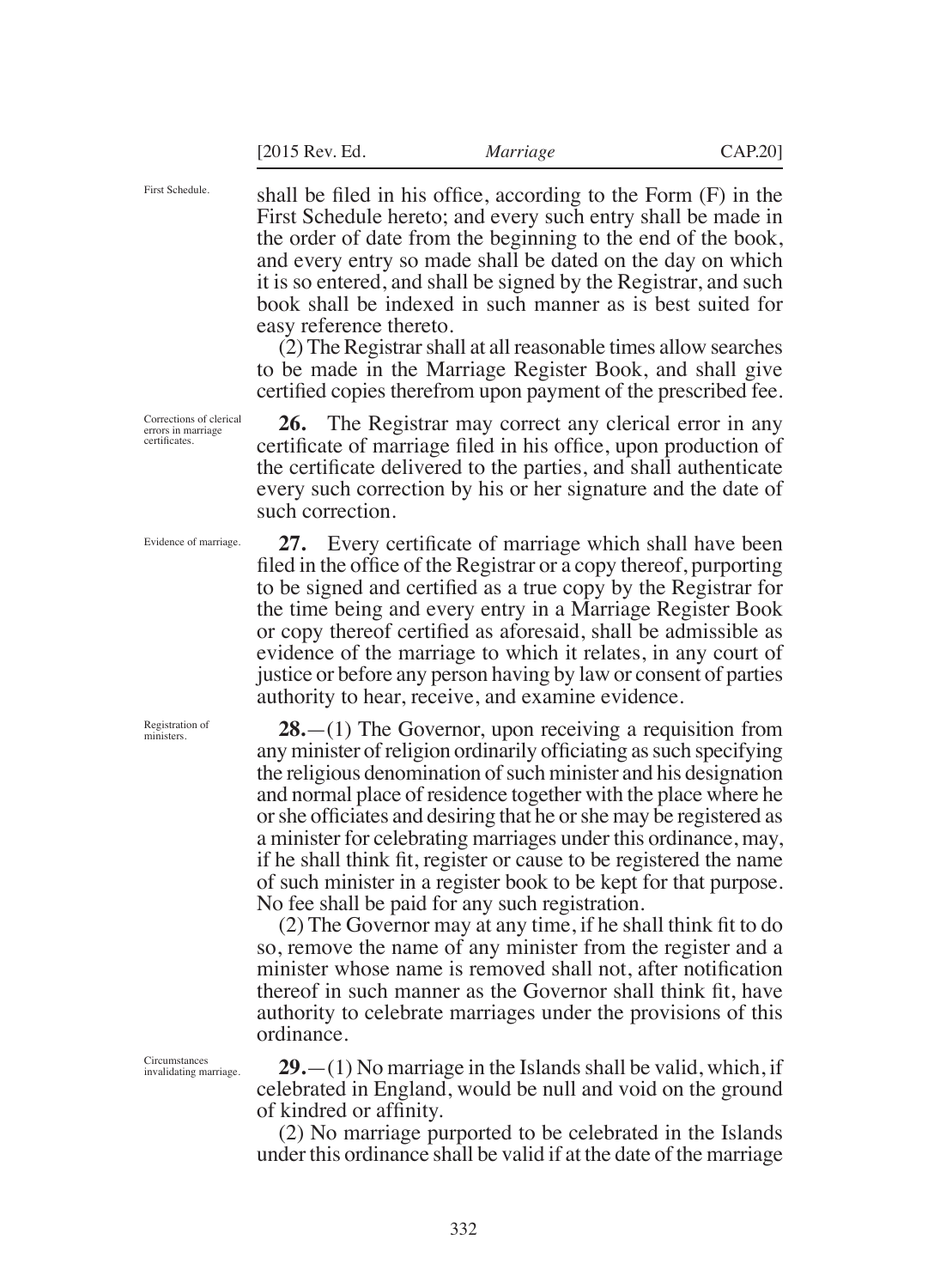either of the parties thereto was [under the age of 17 years.] **(Amended by Ordinance No. 2 of 2014)**

(3) A marriage shall be null and void if both parties knowingly and wilfully acquiesce in its celebration—

- (a) in the case of a marriage before the Registrar in any place other than the offce of the Registrar; or
- (b) under a false name or names; or
- (c) without the Registrar's certificate of notice or Governor's licence duly issued; or
- (d) by a person not being a registered minister or the Registrar of Marriages.

(4) No marriage shall, after celebration, be deemed invalid by reason that any provision of this ordinance other than the foregoing has not been complied with.

**30.** All marriages celebrated under this ordinance shall be Marriages under this good and valid in law to all intents and purposes.

**31.** The fees specified in the Second Schedule hereto shall Second Schedule be paid to the Registrar for the several matters to which they are applicable and shall be paid and applied as the Governor may from time to time direct.

**32.** The Governor may, when he is satisfed of the poverty of the parties, reduce the amount of the said fees, or remit them altogether; and, if they have been paid into revenue, order their refund.

## **PART VI—OFFENCES AND PENALTIES**

**33.** Whoever is guilty of bigamy shall be liable to imprisonment for a period not exceeding five years.

**34.** Whoever, being unmarried, goes through the ceremony of marriage with a person whom he or she knows to be married to another person, shall be liable to imprisonment for a period not exceeding fve years.

**35.** Whoever in any declaration, certificate, licence, document, or statement by law to be made or issued for the purposes of a marriage, declares, enters, certifes, or states any material matter which is false, shall, if he or she does so without having taken reasonable means to ascertain the truth or falsity of such matter, be liable to imprisonment for a period not exceeding one year, or shall, if he or she does so knowing that such matter is false, be guilty of an offence and liable to imprisonment for a period not exceeding five years.

**36.** Whoever endeavours to prevent a marriage by pretence that his or her consent thereto is required by law, or

Fees may be remitted on ground of poverty.

Bigamy.

Marriage with a person previously married.

Making false declaration, etc., for marriage.

False pretence of impediment to marriage.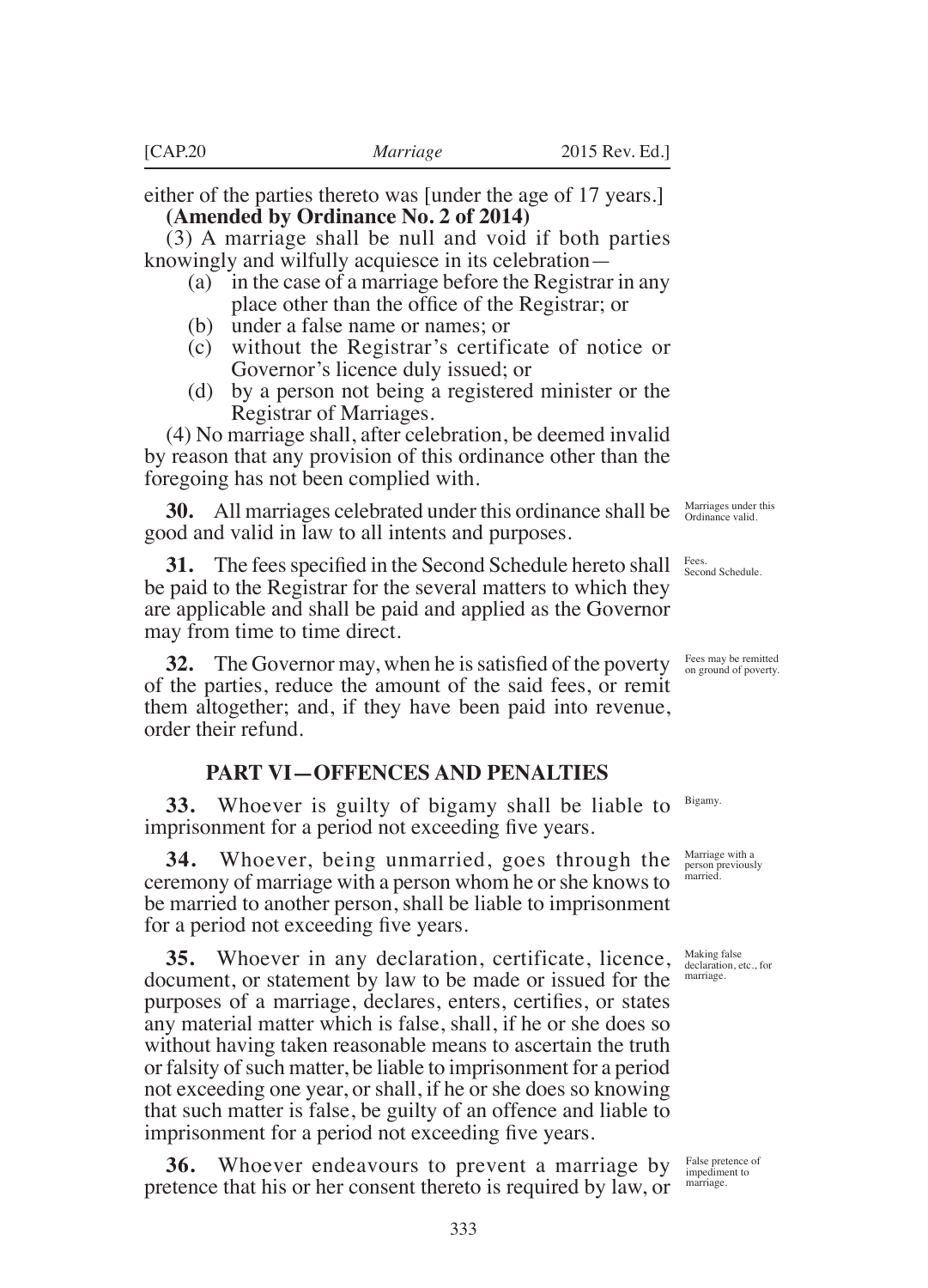that any person whose consent is so required does not consent, or that there is any legal impediment to the performing of such marriage, shall, if he or she does so knowing that such pretence is false or without having reason to believe that it is true, be guilty of an offence and liable to imprisonment for a period not exceeding two years.

**37.** Whoever performs or witnesses as a registered minister or Registrar the ceremony of marriage, knowing that he or she is not duly qualifed so to do, or that any of the matters required by law for the validity of such marriage has not happened or been performed, so that the marriage is void or unlawful on any ground, shall be guilty of an offence and liable to imprisonment for a period not exceeding five years.

**38.** Whoever, being under a duty to fll up the certifcate of a marriage celebrated by him or her, or the counterfoil thereof, or to transmit the same to the Registrar, wilfully fails to perform such duty, shall be guilty of an offence and liable to imprisonment for a period not exceeding two years.

**39.** Whoever personates any other person in marriage, or marries under a false name or description, with intent to deceive the other party to the marriage, shall be guilty of an offence and liable to imprisonment for a period not exceeding five years.

**40.** Whoever goes through the ceremony of marriage, or any ceremony which he or she represents to be a ceremony of marriage, knowing that the marriage is void on any ground, and that the other person believes it to be valid, shall be guilty of an offence and liable to imprisonment for a period not exceeding five years.

## **[PART VIA—MISCELLANEOUS]**

**41.** The forms contained in the First Schedule hereto may be used in the cases to which they are applicable, with such alterations as may be necessary.

**42.** The Registrar shall make such returns to the Governor as the Governor may from time to time direct.

**43.** The jurisdiction of the [Magistrate's] Court shall be exercised in accordance with the provisions of this ordinance. **(Amended by Ordinance No. 2 of 2012)**

Unlawfully performing marriage ceremony.

Wilful neglect of duty to fll up or transmit certifcate of marriage.

Personation in marriage.

Fictitious marriage.

Forms in First Schedule may be used.

Returns.

Jurisdiction of Magistrate's Court.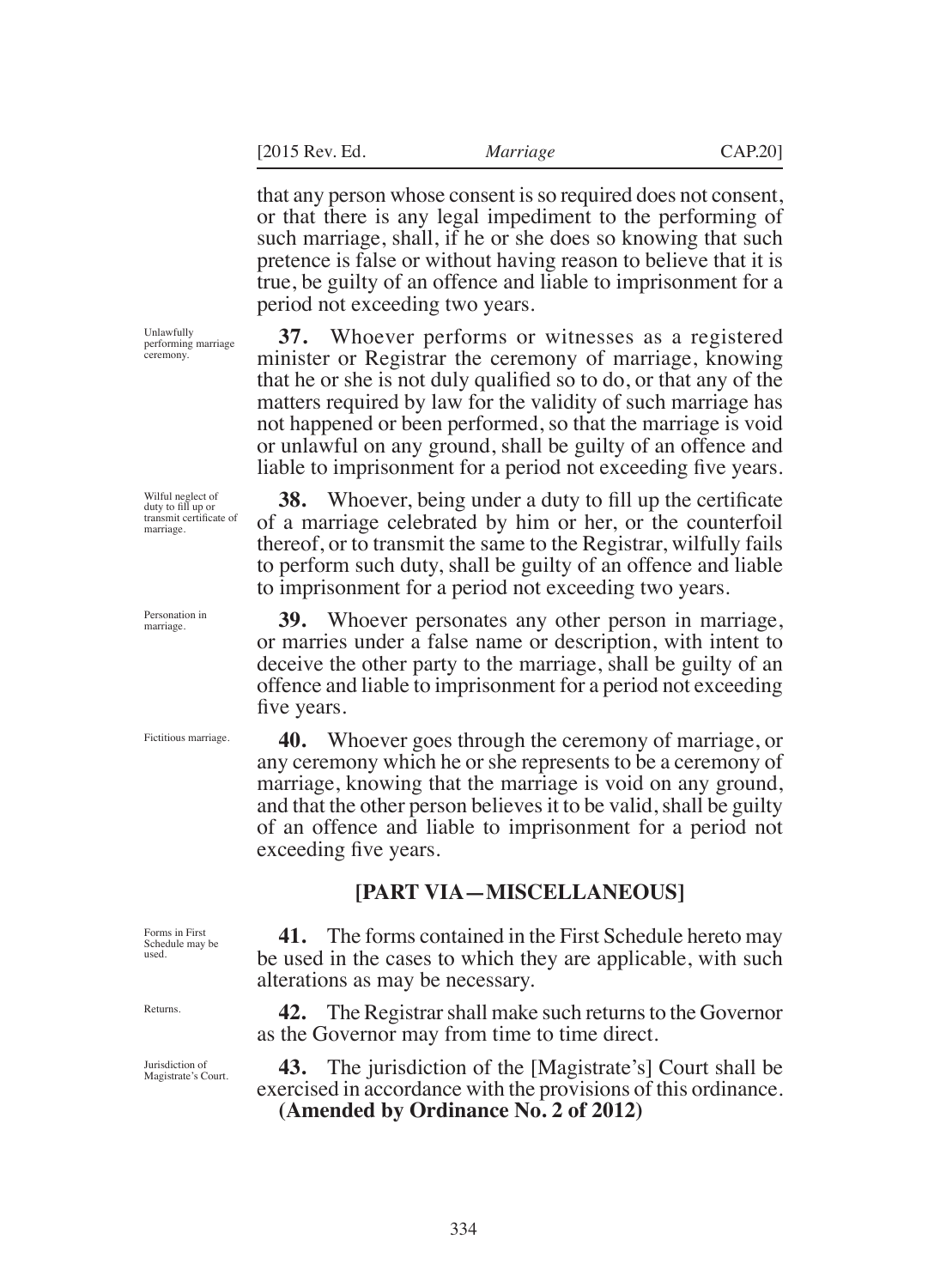## **[PART VII—SEPARATION**

**44.** Either party to a marriage may apply for a separation order.

**45.**—(1) Every application for a separation order shall be  $\frac{Power\ of\ Magi}{Count\ to\ make}$ heard and determined in the Magistrate's Court.

(2) The Magistrate's Court may make a separation order if the grounds in section 46 are established.

(3) In an application for a separation order, the Magistrate's Court may make an occupation order under section 50.

**46.** In proceedings for a separation order, the Magistrate's Court shall make the order if it is satisfed that there is a state of disharmony between the parties to the marriage of such a nature that it is unreasonable to require the parties to continue, or, as the case may be, to resume, cohabitation with each other.

**47.** So long as a separation order remains in force, neither Effect of separation party to the marriage shall be under an obligation to cohabit with the other party, but, except as provided by this Ordinance or any other enactment, the order shall not otherwise affect the marriage or the status, rights, and obligations of the parties to the marriage.

**48.**—(1) A separation order shall cease to have any force or effect if—

- (a) The [married couple], with the free consent of both parties, have resumed cohabitation as [a married couple], and such cohabitation has been for a period of more than 28 days; or
- (b) The order is discharged by the court under section 49 of this Ordinance.

#### **(Amended by Ordinance No. 1 of 2015)**

**49.**—(1) Subject to subsection (2) of this section, a Magistrate's Court may, on the application of either party, discharge any separation order if the Court is satisfed that the circumstances have so changed since the making of the order that it is reasonable that the order should be discharged.

(2) The Court shall not discharge the order if an application for dissolution of marriage has been fled by either party, and is pending.

**50.**—(1) On granting a separation order, the Magistrate's Court may make an order granting to either spouse, for such period or periods and on such terms and subject to such conditions as the Court thinks ft, the right personally to occupy

Application for separation order

Power of Magistrate's separation order

Grounds for separation order

Discharge of separation order on resumption of cohabitation

Discharge of separation order by Court

Occupation order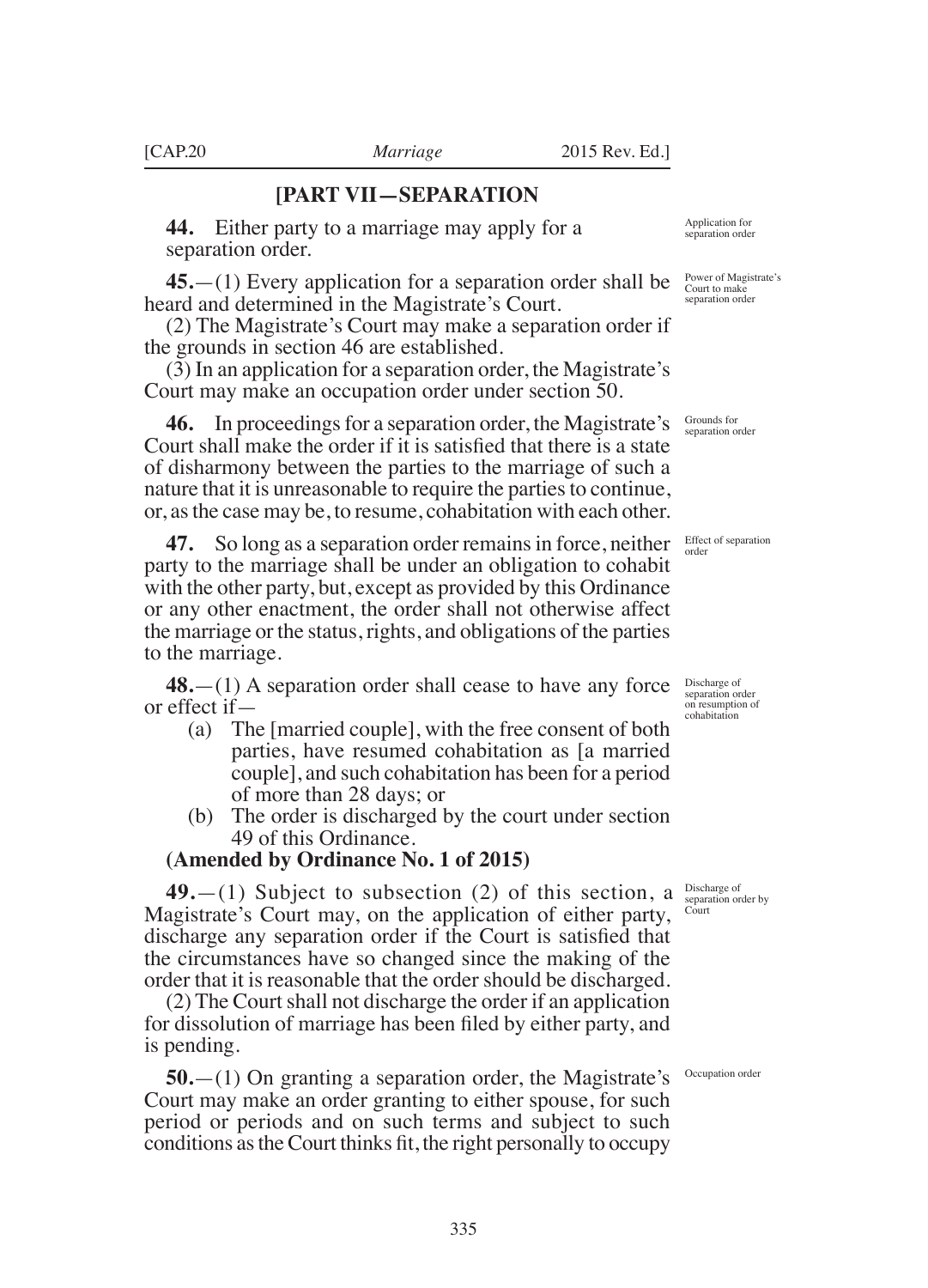the family home.

(2) Where an order is made under subsection (1) of this section, the person in whose favour it is made shall be entitled, to the exclusion of the other spouse, personally to occupy the family home to which the order relates.

(3) The Court—

- (a) in determining whether to make an order under subsection (1) of this section; and
- (b) in determining, in relation to that order, the period or periods, the terms (if any), and the conditions (if any) of the order;

shall have particular regard to the need to provide a home for any children of the marriage, and may also have regard to all other relevant circumstances.

(4) For the purposes of this section—

"family home" means the dwelling-house that either or both of the spouses use habitually or from time to time as the only or principal family residence, together with any land, buildings, or improvements appurtenant to that dwelling-house and used wholly or principally for the purposes of the household.

(5) An occupation order made under this section has effect notwithstanding any provision of the Land Tenure Reform Ordinance.

## **PART VIII—DISSOLUTION OF MARRIAGE**

**51.** An application for an order dissolving a marriage may be made by either party to the marriage where, at the time of the fling of the application, at least one party to the marriage is domiciled in the Islands.

**52.** Every application for an order dissolving a marriage shall be heard and determined by the Magistrate's Court.

**53.**—(1) An application for an order dissolving a marriage may be made only on the ground that the marriage has broken down irretrievably.

(2) The ground for the order is established in law if, and only if, the applicant satisfes the court of one or more of the following facts, that is to say -

- (a) that the respondent has committed adultery and the applicant fnds it intolerable to live with the respondent;
- (b) that the respondent has behaved in such a way that the applicant cannot reasonably be expected to live with the respondent;
- (c) that the parties of the marriage have lived apart for a continuous period of at least two years immediately

Application for dissolution of marriage

Application for dissolution to be determined by the Magistrate's Court

Grounds for dissolution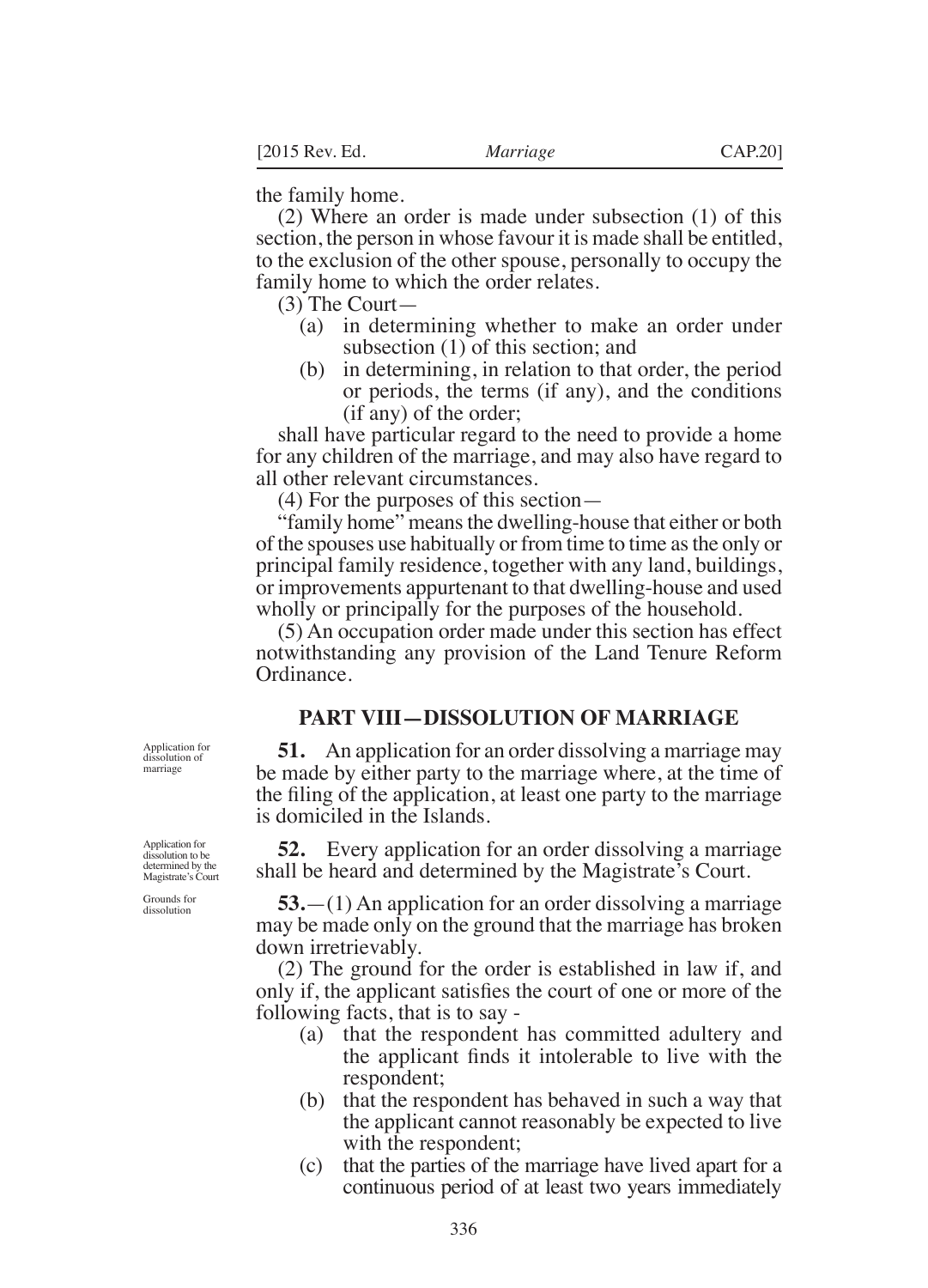preceding the fling of an application under section 51.

(3) For the purposes of paragraph (2)(a) above, one party to a marriage shall not be entitled to rely on adultery committed by the other if, after it became known to him or her that the other had committed that adultery, the parties have lived with each other for a period exceeding six months.

(4) It shall be the duty of the court to inquire, so far as it reasonably can, into the facts alleged by the applicant and into any facts alleged by the respondent.

(5) A separation order or a separation agreement (whether made by deed or other writing or orally) in full force for the period of two years immediately preceding the fling of an application under section 51 may be adduced as evidence of living apart for the required period.

(6) Where the ground for the making of the order is established under subsection (2) of this section, the Court shall, subject to section 57 of this Ordinance, make an order dissolving the marriage.

**54.**—(1) An order dissolving a marriage shall, subject to subsections (2), (3) and (4) of this section, take effect as a fnal order at the expiration of one month from the date on which it is made.

(2) Where either party to the marriage is not resident on the Island, the Magistrate shall determine the time period to be allowed before an order dissolving a marriage takes effect as a fnal order.

(3) Where an order dissolving a marriage is made in defended proceedings and either of the parties to the marriage dies, the order shall not take effect as a fnal order.

(4) Where an order dissolving a marriage is appealed pursuant to section 55 of this Ordinance, the order shall not take effect as a fnal order while the appeal or hearing is pending.

**55.** Either party may, within one month of an order for Appeal dissolution having been made under section 53(6) of this ordinance, lodge an appeal to the Supreme Court.

# **PART IX—WELFARE OF SPOUSE AND CHILDREN**

**56.** The Magistrate has the power to make such orders as are required by the circumstances for the maintenance of any spouse and the maintenance, care and custody of any children of the marriage.

**57.**—(1) No Registrar or Magistrate shall make an order dissolving a marriage unless he or she is satisfed

Orders for dissolution of marriage

Maintenance and custody orders

Arrangements for welfare of children on dissolution of marriage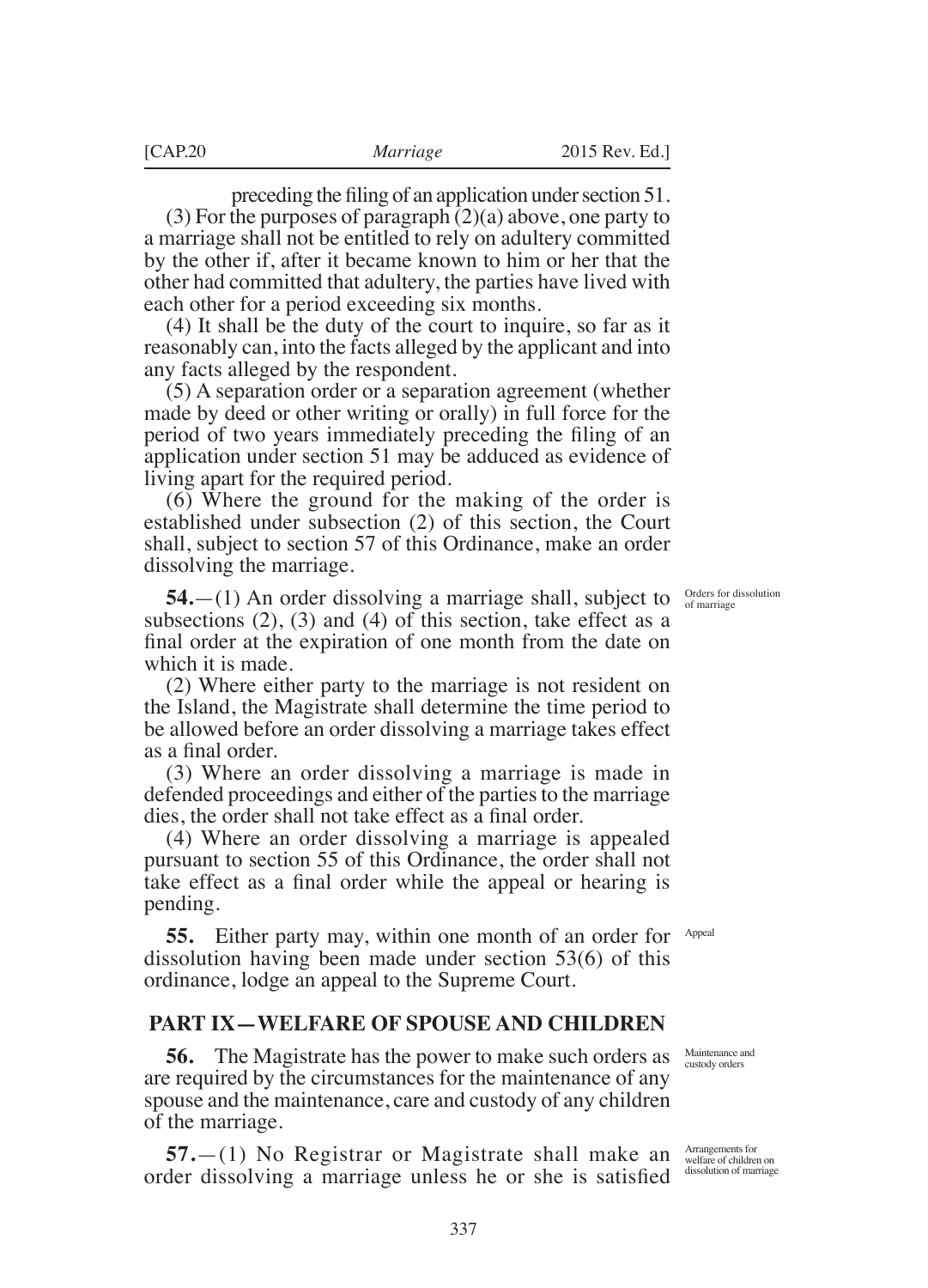|  | [2015 Rev. Ed. |  |
|--|----------------|--|
|--|----------------|--|

that arrangements have been made for the day-to-day care, maintenance, and other aspects of the welfare of every child of the marriage and those arrangements are satisfactory or are the best that can be devised in the circumstances.

(2) No order dissolving a marriage shall be invalid solely on the ground that-

- (a) any provision of subsection  $(1)$  of this section has not been complied with; or
- (b) any information that is relevant for the purposes of those subsections has not been supplied to the Court; or
- (c) any information that has been supplied is incomplete, incorrect, or misleading.]

**(Parts VII—IX inserted by Ordinance No. 2 of 2012)**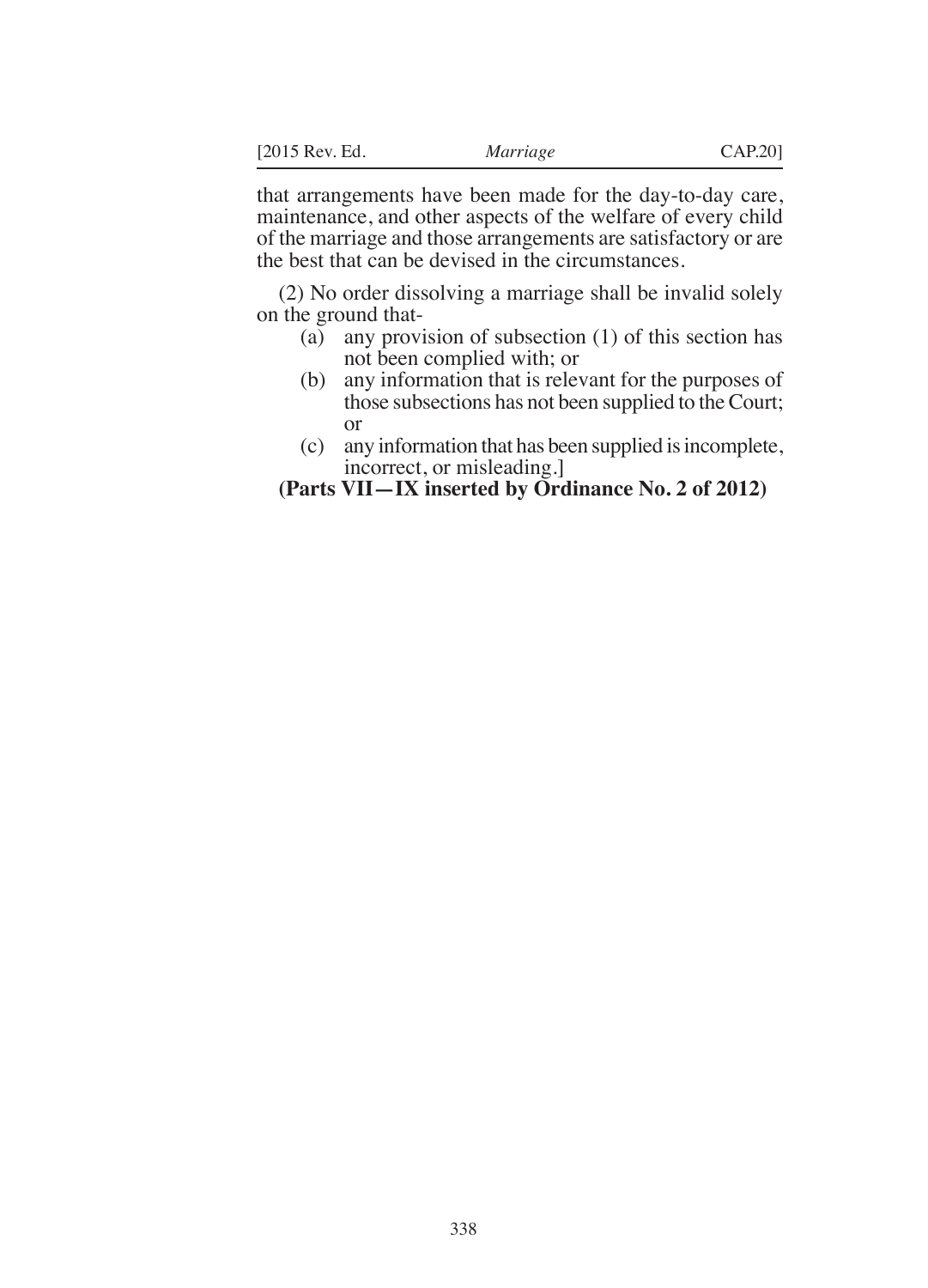Form (A).

# FIRST SCHEDULE

## NOTICE OF MARRIAGE

To the Registrar,

I hereby given you notice that a marriage is intended to be had within three months from the date hereof between me, the undersigned, and the other party herein named.

| Name | Condition | Occupation<br>Rank or<br>Profession | Age | Dwelling<br>or place<br>of abode | Consent (if<br>any) and by<br>whom given |
|------|-----------|-------------------------------------|-----|----------------------------------|------------------------------------------|
| A.B. |           |                                     |     |                                  |                                          |
| CD.  |           |                                     |     |                                  |                                          |
|      |           |                                     |     |                                  |                                          |

Witness my hand, this day of 20 .



*Signature.*

Form (B).

# FORM OF ATTESTATION

Signed by the said and the contract on the day of , this notice having been first read over to him (her) (*or*, read over and truly interpreted to him (her) in the language) by . He (she) seemed to understand the same and made his by . He (she) seemed to understand the same and made his (her) mark thereto in my presence.

*(Signed)*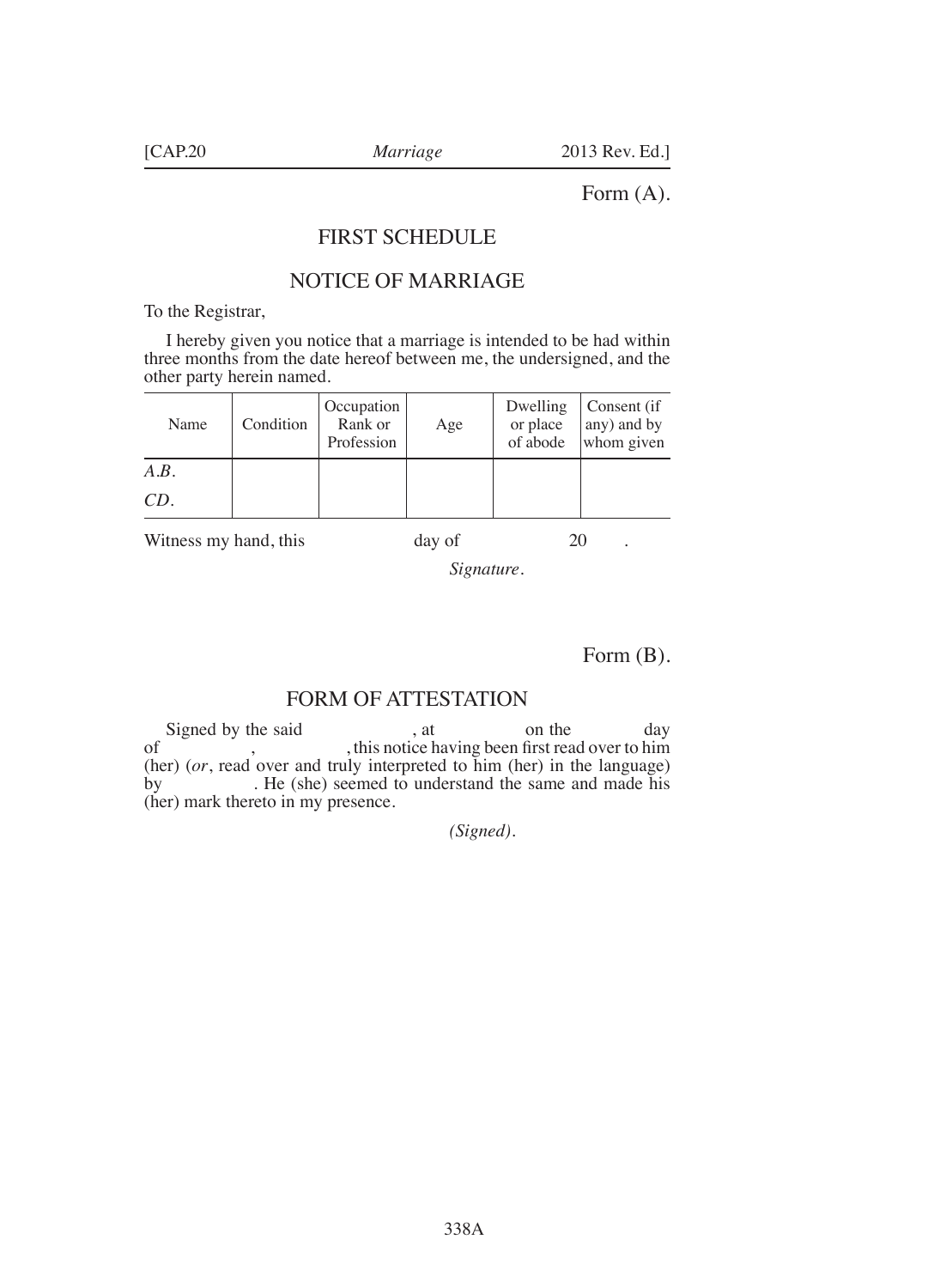## Form (C).

## REGISTRAR'S CERTIFICATE

I, Registrar, do hereby certify that on the day of , , , , , notice was duly entered in the Marriage Notice Book of the marriage intended between the parties herein named and described, such notice being delivered under the hand of , one of the parties, that is to say:—

| Name | Occupation<br>Condition   Rank or<br>Profession | Age | Consent   Dwelling | Length<br>Residence |
|------|-------------------------------------------------|-----|--------------------|---------------------|
| A.B. |                                                 |     |                    |                     |
| CD.  |                                                 |     |                    |                     |

Date of notice entered:

Date of Certifcate given:

No caveat has been entered against the issue of the certifcate; or

A caveat was entered against the issue of this certifcate on the day of , but it has been cancelled.

Witness my hand, this day of 20

*Registrar*

NOTE.—This certifcate will be void unless the marriage is solemnized on or before the day of 20

Form (D).

#### SPECIAL LICENCE

Whereas A.B. and C.D. desire to intermarry, and sufficient cause has been shown to me why the preliminaries required by the Marriage Ordinance, should be dispensed with;

Now, therefore, in pursuance of the said Ordinance, I do dispense with the giving of notice and the issue of the certifcate thereby prescribed, and do hereby authorize the Registrar, or registered minister to celebrate marriage between the said  $A.\overline{B}$  and  $C.D$  within days from the date hereof.

Such marriage may be celebrated by the Registrar between the hours of 10 o'clock in the forenoon and 4 o'clock in the afternoon, or by such registered minister between the hours of 8 o'clock in the forenoon and 6 o'clock in the afternoon.

Given under my hand this day of 20

*Governor.*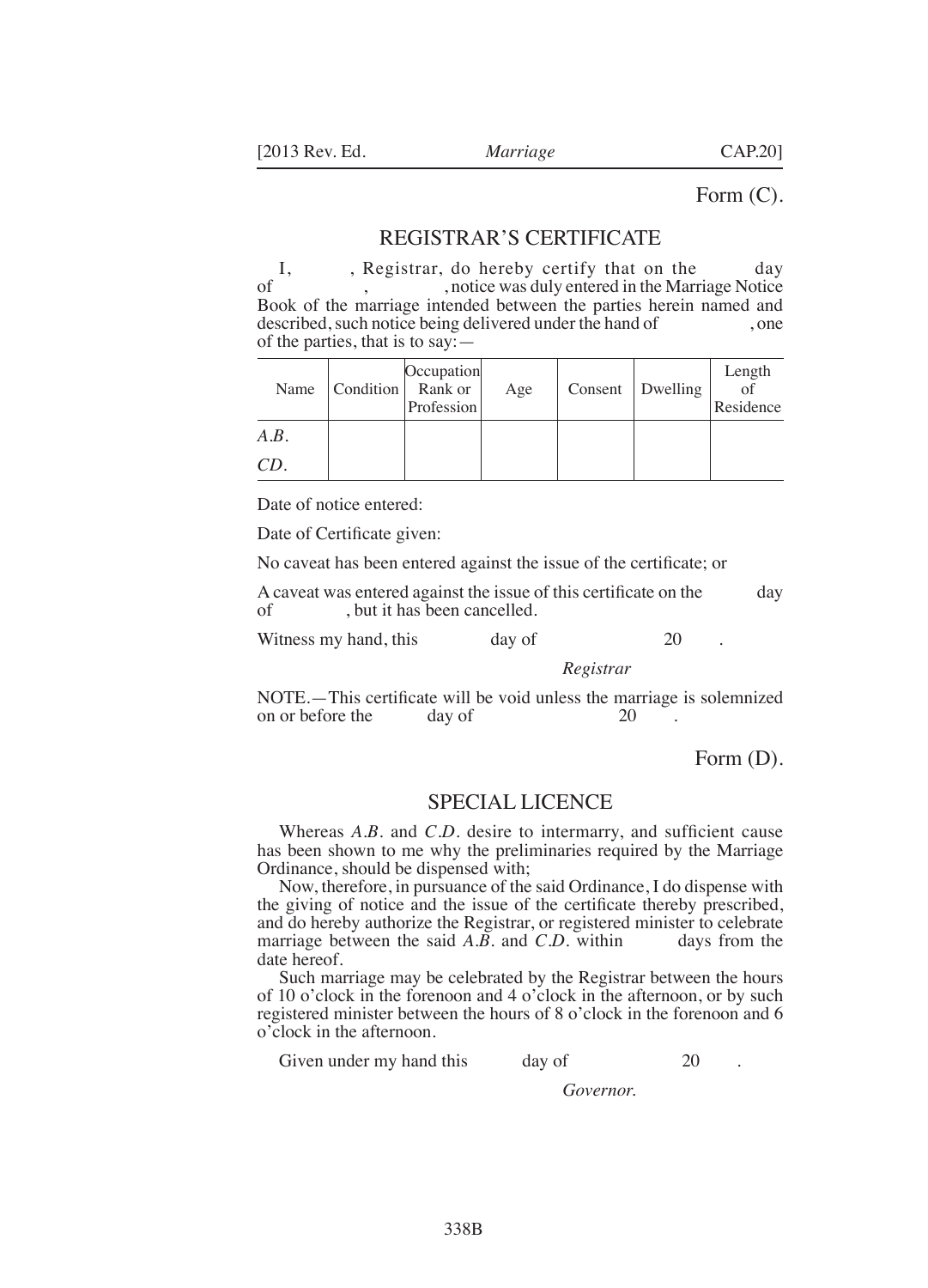| [CAP.20                                                                                   |                                    | Marriage             |                                         | 2015 Rev. Ed.]                     |                      |
|-------------------------------------------------------------------------------------------|------------------------------------|----------------------|-----------------------------------------|------------------------------------|----------------------|
|                                                                                           |                                    |                      |                                         | Form $(E)$ .                       |                      |
|                                                                                           | <b>CERTIFICATE OF MARRIAGE</b>     |                      |                                         | <b>CERTIFICATE OF MARRIAGE</b>     |                      |
| Certificate<br>number                                                                     |                                    |                      | Certificate<br>number                   |                                    |                      |
| Date                                                                                      |                                    |                      | Date                                    |                                    |                      |
|                                                                                           |                                    |                      |                                         |                                    |                      |
|                                                                                           | Details of parties to the marriage |                      |                                         | Details of parties to the marriage |                      |
|                                                                                           | Partner 1                          | Partner <sub>2</sub> |                                         | Partner 1                          | Partner <sub>2</sub> |
| First name(s)                                                                             |                                    |                      | First name(s)                           |                                    |                      |
| Surname                                                                                   |                                    |                      | Surname                                 |                                    |                      |
| Gender                                                                                    |                                    |                      | Gender                                  |                                    |                      |
| Age                                                                                       |                                    |                      | Age                                     |                                    |                      |
| Residence                                                                                 |                                    |                      | Residence                               |                                    |                      |
| at time of                                                                                |                                    |                      | at time of                              |                                    |                      |
| Marriage                                                                                  |                                    |                      | Marriage                                |                                    |                      |
|                                                                                           |                                    |                      |                                         |                                    |                      |
| Father                                                                                    |                                    |                      | Father                                  |                                    |                      |
| First name                                                                                |                                    |                      | First name                              |                                    |                      |
| Surname                                                                                   |                                    |                      | Surname                                 |                                    |                      |
|                                                                                           |                                    |                      |                                         |                                    |                      |
| Mother                                                                                    |                                    |                      | Mother                                  |                                    |                      |
| First name                                                                                |                                    |                      | First name                              |                                    |                      |
| Maiden<br>name                                                                            |                                    |                      | Maiden<br>name                          |                                    |                      |
|                                                                                           |                                    |                      |                                         |                                    |                      |
|                                                                                           | <b>Details of witness</b>          |                      |                                         | <b>Details of witness</b>          |                      |
|                                                                                           | <b>Witness 1</b>                   | <b>Witness 2</b>     |                                         | <b>Witness 1</b>                   | <b>Witness 2</b>     |
| First name (s)                                                                            |                                    |                      | First name (s)                          |                                    |                      |
| Surname                                                                                   |                                    |                      | Surname                                 |                                    |                      |
|                                                                                           |                                    |                      |                                         |                                    |                      |
| Married at                                                                                |                                    |                      | Married at                              |                                    |                      |
| by (or before) me _____________ [name] by (or before) me ______________ [name]            |                                    |                      |                                         |                                    |                      |
|                                                                                           |                                    |                      |                                         |                                    |                      |
| (Minister or Registrar, as the case may be). (Minister or Registrar, as the case may be). |                                    |                      |                                         |                                    |                      |
| This marriage was celebrated between us                                                   |                                    |                      | This marriage was celebrated between us |                                    |                      |
|                                                                                           |                                    | [signatures]         |                                         |                                    | [signatures]         |
| (Partner 1)                                                                               | (Partner 2)                        |                      | (Partner 1)                             | (Partner 2)                        |                      |
| in the presence of us                                                                     |                                    |                      | in the presence of us                   |                                    |                      |
|                                                                                           |                                    | _ [signatures]       |                                         |                                    | [signatures]         |
| (Witness 1)                                                                               | (Witness 2)                        |                      | (Witness 1)                             | (Witness 2)                        |                      |
|                                                                                           |                                    |                      |                                         |                                    |                      |

# **(Repealed and Replaced by Ordinance No. 1 of 2015)**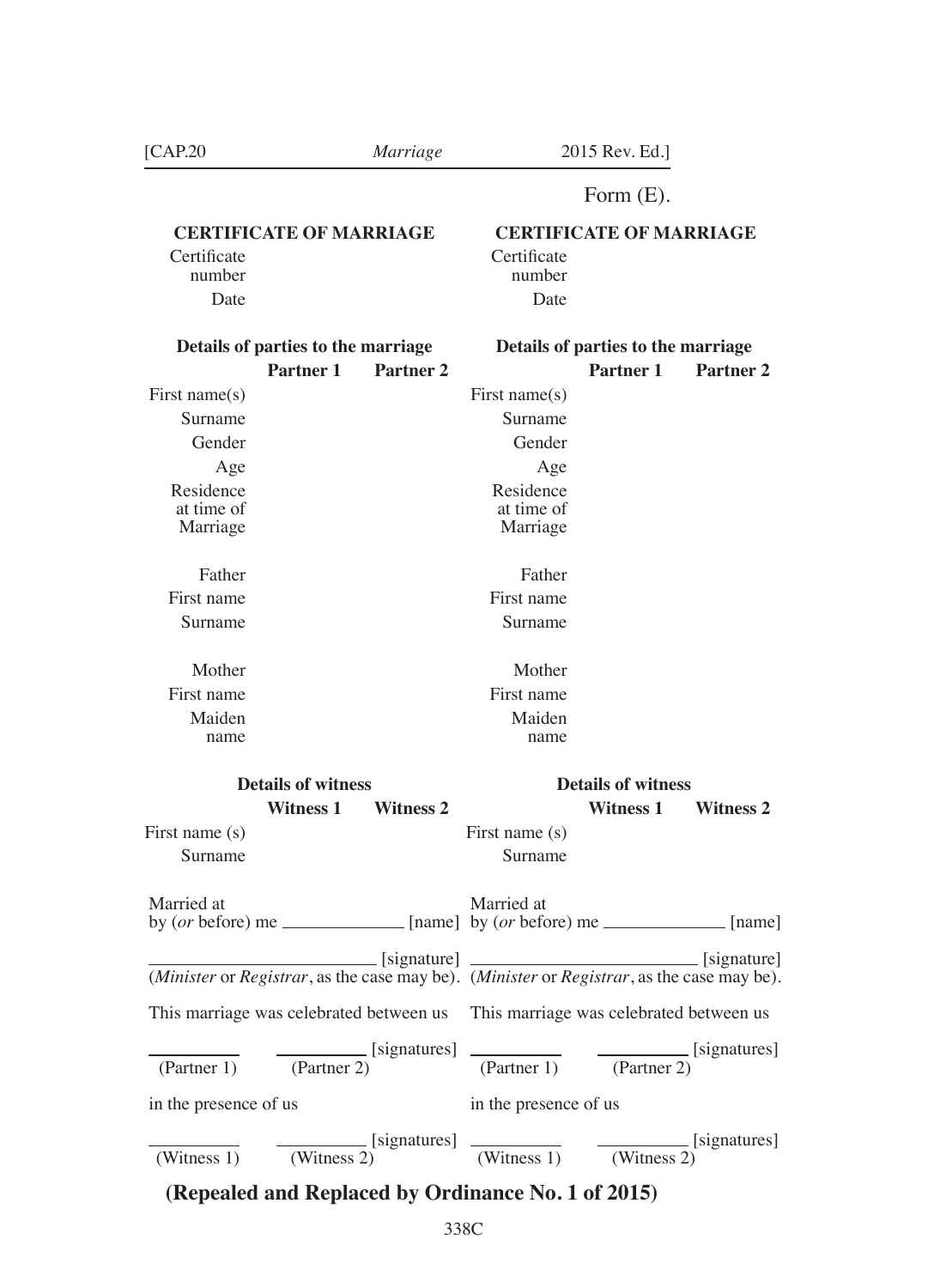| [2015 Rev. Ed.  |                                        | <i>Marriage</i>                 |  | CAP.201                            |  |                                            |
|-----------------|----------------------------------------|---------------------------------|--|------------------------------------|--|--------------------------------------------|
|                 |                                        |                                 |  |                                    |  | Form $(F)$ .                               |
| When<br>Married | <b>Names</b><br>and<br><b>Surnames</b> | Whether<br>full age<br>or Minor |  | Condition   Occupation   Residence |  | [Full]<br>names of<br>Parents <sup>1</sup> |
| Entered this    |                                        | day of                          |  | , at<br>Registrar.                 |  | 20                                         |

# **(Amended by Ordinance No. 2 of 2014)**

# SECOND SCHEDULE

 $\sqrt{$}$  c

|                                                        | 5.00  |
|--------------------------------------------------------|-------|
| On issue of each certificate or certified copy thereof | 3.00  |
|                                                        | 3.00  |
|                                                        | 10.00 |
|                                                        | 50.00 |
|                                                        |       |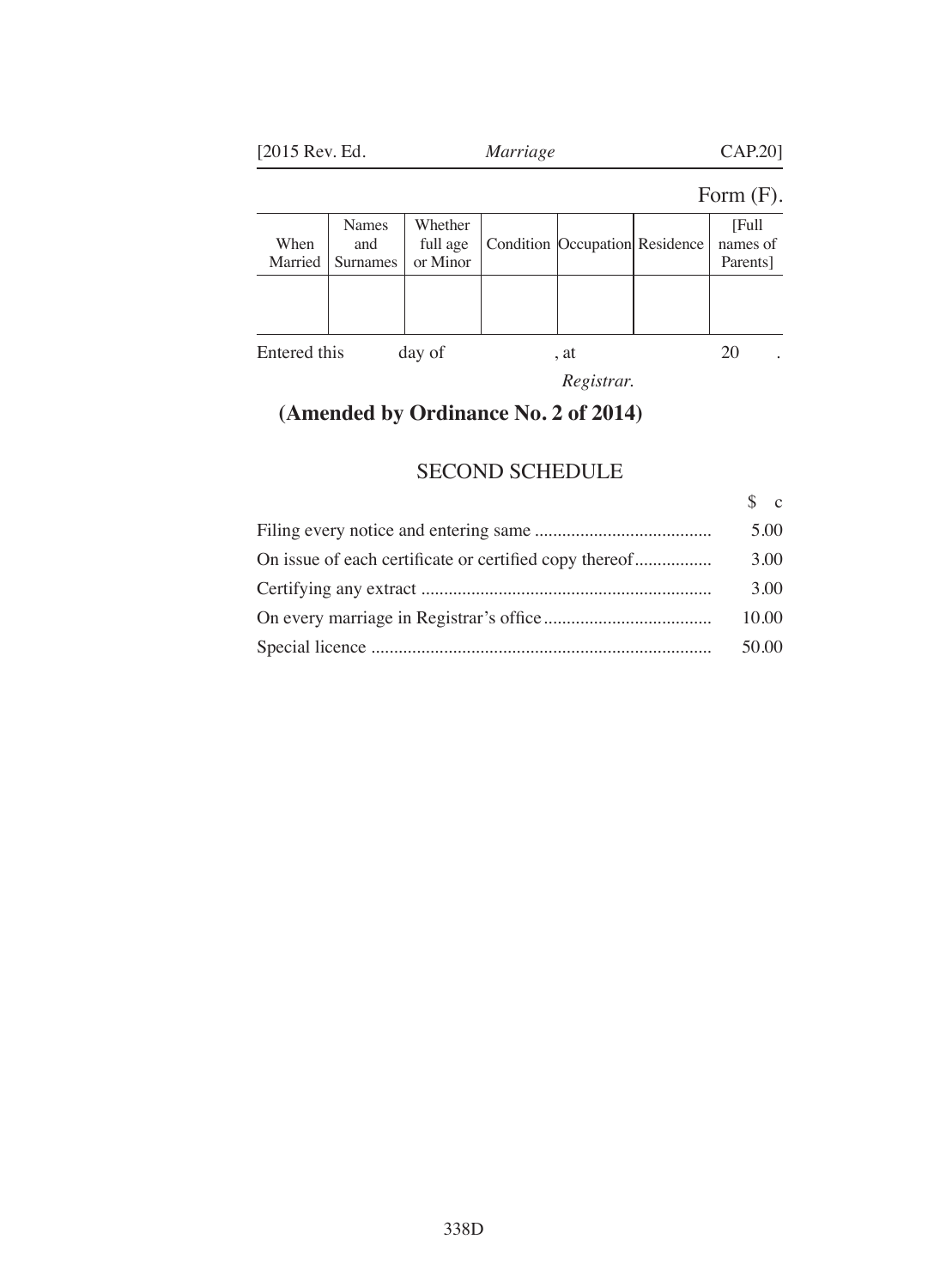## **PITCAIRN, HENDERSON, DUCIE AND OENO ISLANDS**

# **NOTICE OF APPOINTMENT OF REGISTRAR OF MARRIAGES**

PURSUANT TO section 3 of the Marriage Ordinance (c 20) and section 17 of the Interpretation and General Clauses Ordinance (c 1), I hereby appoint the person for the time being holding the office of Island Secretary to be the Registrar of Marriages for the purposes of the Marriage Ordinance.

Dated this 16<sup>th</sup> day of August 2018

Laura Clarke Governor